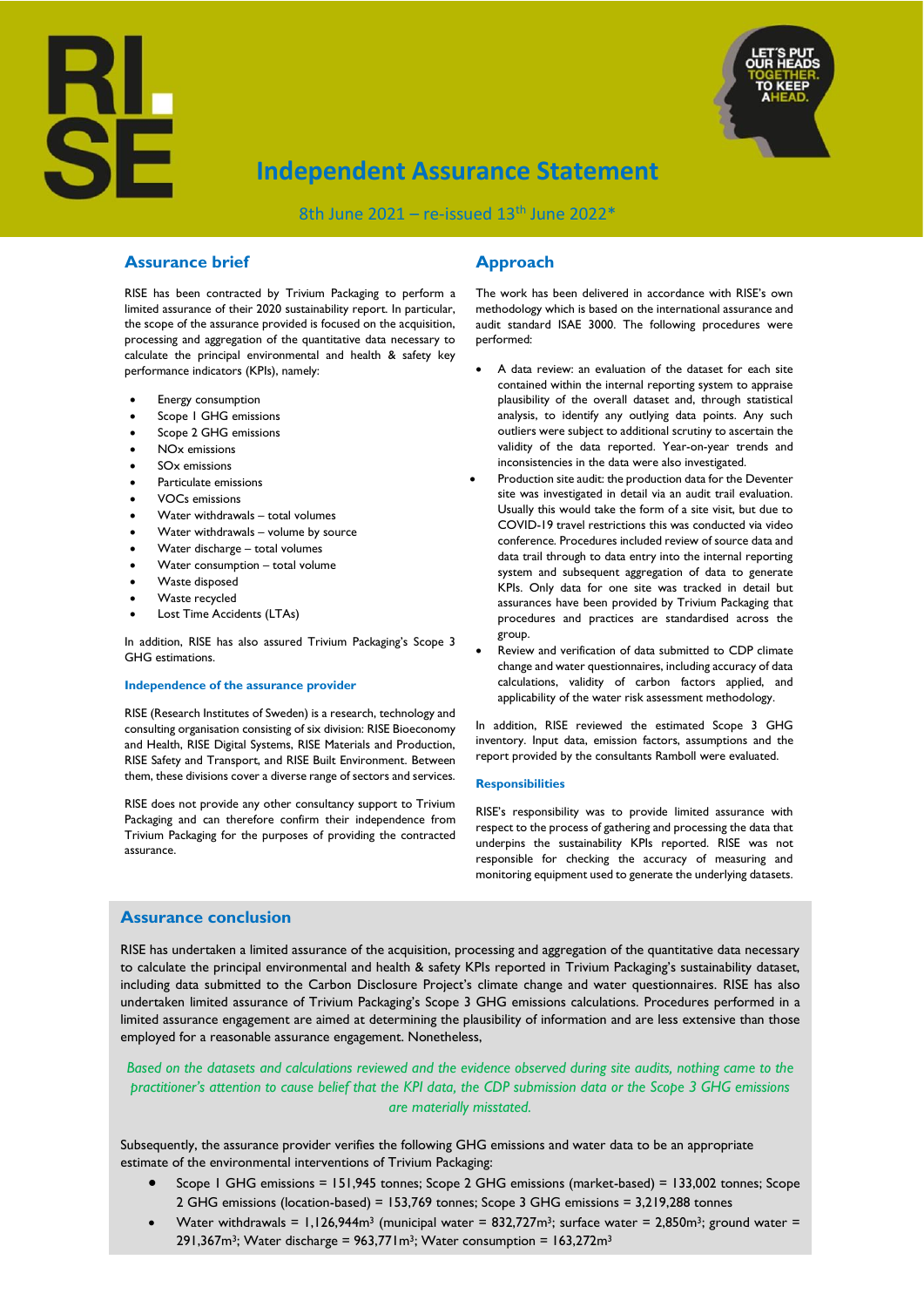



**Independent Assurance Statement**

8th June 2021 – re-issued  $4<sup>th</sup>$  October 2021\*

**\***This assurance statement has been re-issued following a re-calculation of the GHG emissions data for 2020. Three elements of the GHG emissions data have been re-calculated:

• Scope 1 and Scope 2 emissions from the Roanoke facility:

A serious fire at the Roanoke facility in the US in late December 2019 led to a period of nonstandard operation during Q1 2020. Hence, Scope 1 and Scope 2 emissions from this facility were lower than would be expected. As the 2020 data will represent the baseline from which Trivium will set targets and measure and report GHG reductions, it is necessary that the GHG emissions data is representative of standard operating conditions at the facilities at this time. Therefore, a new baseline was calculated, substituting Q1 2021 emissions data for the Q1 2020 emissions data for the Roanoke facility.

Whilst this has a significant influence on the data for the Roanoke facility in isolation, when considered across the entire business the changes to the 2020 GHG emissions inventory are minor. For Scope 1 emissions, the new calculation results in a 0.4% increase in emissions (from 149,973 tonnes CO2e to 150,580 tonnes CO2e). For Scope 2 market-based emissions, the new calculation results in a 0.7% increase in emissions (from 132,082 tonnes CO2e to 133,002 tonnes CO2e). For Scope 2 location-based emissions, the new calculation results in a 0.6% increase in emissions (from 152,849 tonnes CO2e to 153,769 tonnes CO2e).

Scope 1 emissions from company lease cars

The original calculation of Scope 1 emissions focused on emissions associated with fuels consumed at Trivium's manufacturing plants. Emissions associated with the company car fleet were not included. A retrospective estimation of the emissions associated with the company car fleet puts these emissions at 1,365 tonnes CO2e, resulting in an increase in the 2020 Scope 1 emissions of 0.9% of the original total. Combined with the re-calculation of emissions from the Roanoke facility, this results in a restated Scope 2 emissions value of 151,945 tonnes CO2e

• Scope 3 emissions:

Since the original GHG inventory was calculated, improved data relating to Scope 3 emissions has been obtained from a number of key suppliers. The new calculation results in an 9.8% increase in Scope 3 emissions (from 2,932,377 tonnes CO2e to 3,219,288 tonnes CO2e).